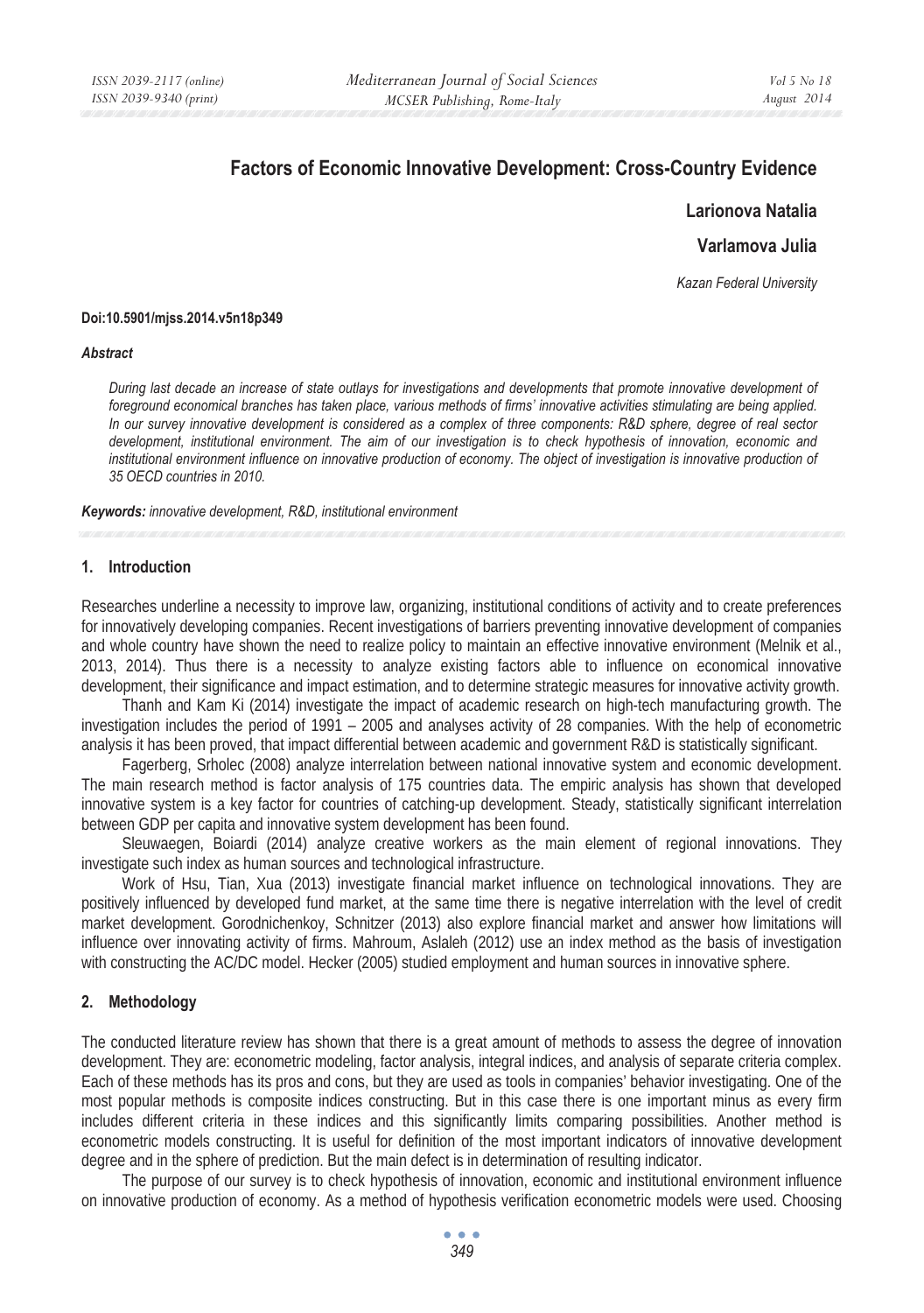| ISSN 2039-2117 (online) | Mediterranean Journal of Social Sciences | Vol 5 No 18 |
|-------------------------|------------------------------------------|-------------|
| ISSN 2039-9340 (print)  | MCSER Publishing, Rome-Italy             | August 2014 |
|                         |                                          |             |

independent variables for our model we relied on experience of previous researches and were restricted by set of indicators available in statistics database. Besides we have investigate main indices reflecting rates of innovative development, among them are Global innovation index (INSEAD), Global index of innovations (GII BCG), Index of global competitiveness (and its subindex of "innovations") (World Economic Forum), Index of ability to innovations. Analysis of their structure allows identifying the most significant criteria of economic innovative development. In each of these indices there are indicators characterizing development level of economy, institutions and various marks of innovative sectors.

Sources for analyses of economic innovative development were indicators from databases of OECD (OECD Library, 2014), World Bank (2014), Doing Business Report (2010) and Human Development Report (2010). For model constructing we have used the selection compiled according to official statistics data. This suggests distinguishing some macroeconomic criteria which are hypothetically able to influence on bank activity.

At the initial stage it was necessary to allocate some complex indicators characterizing and influencing innovative development of economic system. They give an idea of economic innovativeness degree comparing with indicators characterizing main macroeconomic development parameters and institutional environment.

- While regression analyzing as explained variables two parameters were chosen:
- 1) HIMN value added high tech and medium-high tech (total);
- 2) HTexport export high tech (total).

Regressors in the models were divided into three groups according to checking hypothesis:

- 1. R&D sphere includes (Technology and Industry Outlook, 2010):
	- 1) GERD government expenditure on R&D as a percentage of GDP.
	- 2) TopUNI amount of the top 500 universities per million US dollars of GDP at PPP that allows to cause to one base countries with different scales and levels of economic development.
	- 3) PubExp Public expenditure on R&D is the sum of higher education expenditure on R&D and government expenditure on R&D (GERD) and is expressed as a percentage of GDP.
	- 4) BusExp Business enterprise expenditure on R&D for many OECD countries are the base for R&D sector development as innovations in most cases are intruded in goods and services production
	- 5) Publ Publications. It is determined by the quantity of publications in the 25% of most influential world's scholarly journals. This indicator is calculated per million US dollars of GDP at PPP to level scale and rate dependence of country's economy development.
	- 6) Tradem trademarks are used by firms to mark and distinguish applied technological, marketing or service innovation reflected in end-product. The number of trademarks applied for over the 2007-09 period is expressed per billion US dollars of GDP at PPP.
	- 7) TertEdu The adult population with tertiary educational attainment. This parameter takes into consideration adults from 25 to 64 years old with a university degree, vocational qualifications, or advanced research degrees of doctorate standard.
	- 8) S&Temp (HTM, 2010) employed in science and technology. It complements the previous indicator of human resource development in R&D. It depicts not only all high educated labour resources but also determines quantity of professionals and technicians.
	- 9) Patents are direct determinant of R&D development as they are idea sources for elaborating and introduction into real sector of economy.
- 2. The level of real economy sector development influences directly on R&D sector as the majority of ideas created in R&D are forwarded to making or improvement of technologies, products, services, realized in real sector. Low level of real sector development leads to the situation when innovations created in R&D cannot be applied technologically in production. On the other hand high level of real sector development stimulates elaboration of new ideas that can be firm's competitive advantage. The main criteria in this sphere are:
	- 1) ProdGR Annual growth rate of labour productivity (%) is counted as GDP per hour worked, in current US dollars at purchasing power parity (PPP). It characterizes economical growth based on increase of labour productivity as the main production factor and that has its minuses.
	- 2) CPI Consumer Price Index the key criterion of economy stability. It allows distinguishing whether main economical agents can make middle- and long-term decisions, orientating on economical development forecasts. This is especially important for R&D sector development as investments into innovations are often conjugated with payback long period. The index is annual rate of price growth.
	- 3) Unemp Harmonised Unemployment rate the number of unemployed persons as a percentage of the labour force (the total number of people employed plus unemployed). This criterion characterizes the situation at labour market wholly and complements human fund criteria.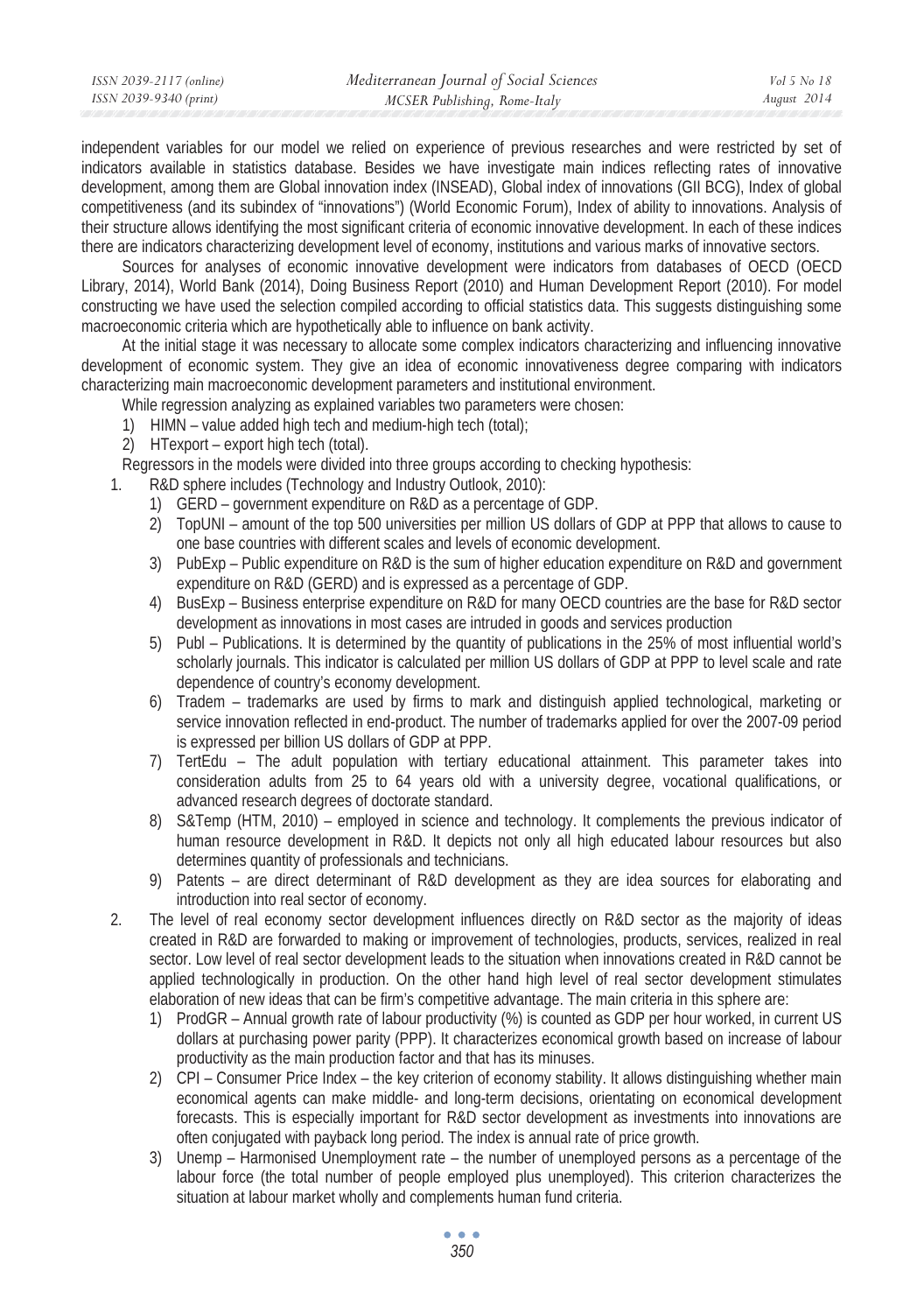- 4) Popul average annual population amount of all ages.
- 5) GovDebt government debt
- 6) IR long time interest rest characterizes stability of credit sphere development.
- 7) GDPgr growth rate of GDP
- 8) GNI gross national income
- 3. State of institutional environment

Institutional environment is usually concerned as a complex of politic and economical conditions needed for provision of economical agents successful functioning. On probation economical characteristics of institutional environment can be divided into three units:

- Economical liberties (free trade, investment, fiscal, financial freedoms, free labour, freedom from corruption);
- Developed system of provision of contract rights, property, investors interests protection;
- Absence of administrative barriers in firm's registration and liquidation, licenses and permissions obtaining, taxes payment, various kinds of business activities control.

We focus our analyses on the third unit and base it on statistical data of Doing Business report (2010). We have analyzed the following criteria:

- 1) Starting a business: ProcSB procedures (number), CostSB cost (% of income per capita);
- 2) Registering property ProcProp procedures (number), TimeProp time (days), CostProp cost (% of income per capita);
- 3) GetCred getting credit (rank);
- 4) Taxes: TaxNum number, TaxRate total rate
- 5) Export: ExpTime time (days);
- 6) Enforcing contracts: ECTime procedures (number), ECCost cost (% of claim).

During the work a lot of specifications were constructed. As a result we have chosen models with the highest explaining ability for each of investigating aspects influencing on economical innovative productiveness. For creation of regression multiple equations it was necessary to logarithm number of variables which could wittingly have only positive value and which were estimated generally with the help of relative indicators. Logarithm use in equations doesn't make significant difference, but provides quality improvement of regression model.

# **3. Results**

In tables coefficients of arguments are depicted and general quality of regression multiple equations are demonstrated.

### **Table 1.** Innovative environment

|                  | InHTexport             |          | <b>InHIHT</b>         |          |
|------------------|------------------------|----------|-----------------------|----------|
| <b>InPubExp</b>  | $-2,082$ <sup>**</sup> | (0,844)  | $-0.235$              | (0, 817) |
| InTopUNI         | $-0.352$               | (0.469)  | 1.092                 | (1, 599) |
| <b>InBusExp</b>  | $0,402^{\degree}$      | (0,220)  | $0.912$ <sup>**</sup> | (0, 419) |
| <b>InTradem</b>  | $-0.135$               | (0, 291) | $-2.022$              | (0.958)  |
| <b>InPatents</b> | 0,865                  | (0, 146) | 0.782                 | (0, 199) |
| <b>GERD</b>      | 0.185                  | (0, 333) | 0.514                 | (0,640)  |
| TertEdu          | $-0.002$               | (0,004)  | 0.010                 | (0,005)  |
| SnTEmp           | 0,0153                 | (0,007)  | $-0,001$              | (0,005)  |
| <b>InPubl</b>    | 0,505                  | (1, 169) | $-2,804$ <sup>*</sup> | (1,527)  |
| R <sup>2</sup>   | 0.761                  |          | 0.786                 |          |

The models show that for two investigating related variables patents quantity, business expenditure are significant. It can be noted that these both indicators are directly connected with innovation introduction in real business sphere. Thus expense increase will positively influence on innovations. At the same time state expenses have statistically strong negative interrelation with innovative products' export that corresponds to other authors' researches (L.Thanh and T. Kam Ki). In the second model for lnHIHT there is interrelation with adult population with tertiary educational attainment – one of human resources quality indicators in country. It distinguishes high-qualified labour force that can potentially work in R&D sector based on high-educated and qualified labour resources and mentions the necessity of investments for human resources forming in R&D sphere.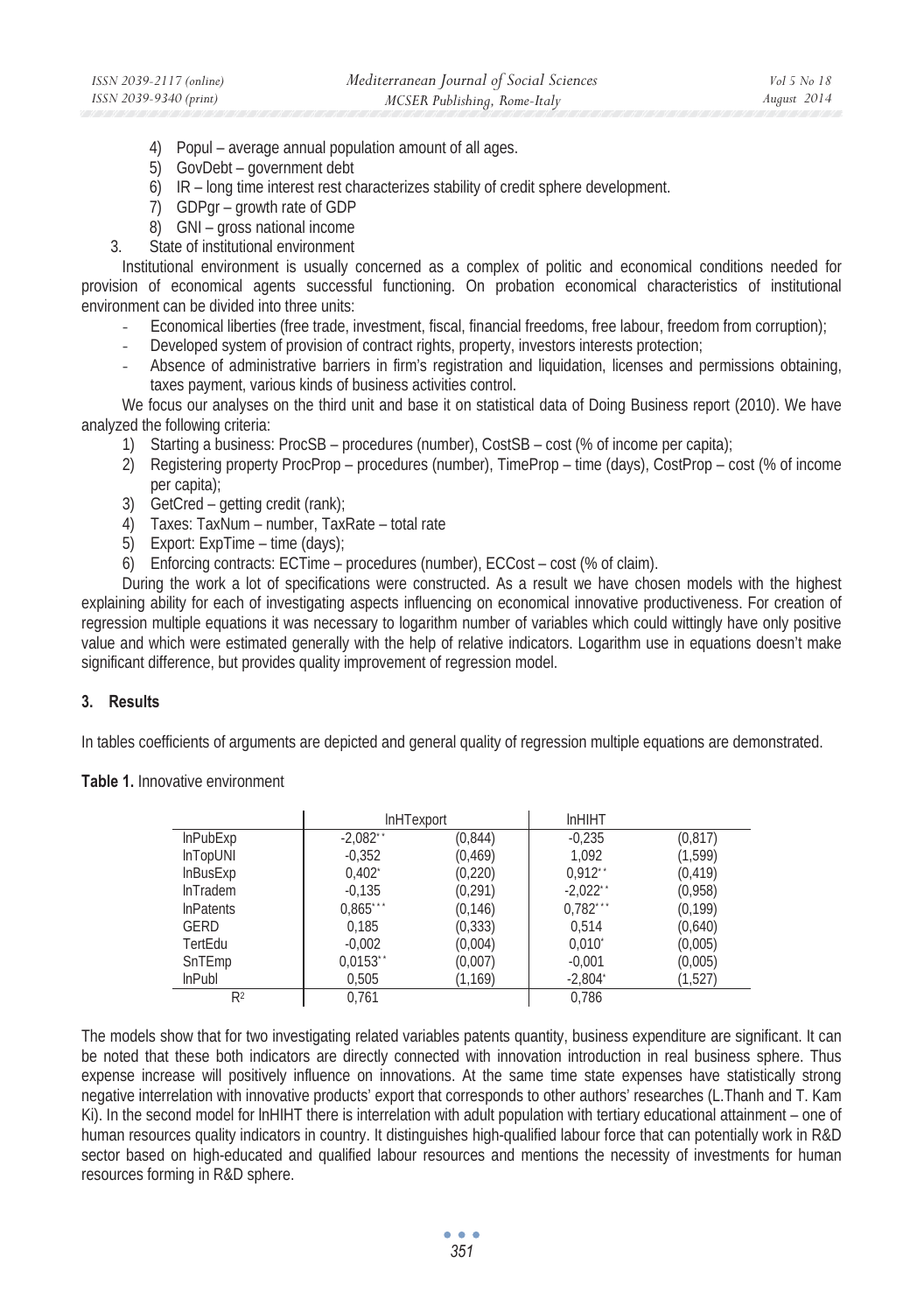# **Table 2.** Economical environment

|                  | <b>InHTexport</b>     |          | <b>InHIHT</b>        |          |
|------------------|-----------------------|----------|----------------------|----------|
| InGNI            | 2.314                 | (0,706)  | 2,482                | (1, 584) |
| <b>InPopul</b>   | $0.642$ <sup>**</sup> | (0, 229) | $-0.822$             | (0, 359) |
| <b>InGovDebt</b> | 0.170                 | (0.143)  | 1,179                | (0, 283) |
| GDPqr            | $-0,060$              | (0,081)  | $0.484$ <sup>*</sup> | (0, 223) |
| IR               | $-0.326$              | (0, 122) | $-0.148$             | (0, 327) |
| ProdGR           | $0.371$ <sup>*</sup>  | (0, 189) | 0,756                | (0, 550) |
| Unemp            | $-0.036$              | (0,050)  | $-0.016$             | (0, 149) |
| <b>CPI</b>       | $-0,047$              | (0, 187) | $0.971$ <sup>*</sup> | (0, 501) |
| R2               | 0.793                 |          | 0.703                |          |

The analysis has distinguished strong statistical interrelation between innovative and economical development. For export it is GNI and for lnHIHT they are increase rate of GDP and Government Debt. Besides we have got additional confirmation of qualitative human resources necessity as interrelation between labour productiveness and lnHIHT was dedicated. Increase of interest rate will negatively influence on export of high-tech products and this should be concerned in monetary policy.

**Table 3.** Institutional environment

|                | <b>InHTexport</b>    |          | <b>InHIHT</b>         |          |
|----------------|----------------------|----------|-----------------------|----------|
| ECTime         | $-0.001$             | (0,001)  | $-0.004$ <sup>*</sup> | (0,002)  |
| ECCost         | 0.080                | (0,025)  | 0,032                 | (0,062)  |
| ProcSB         | 0.099                | (0, 131) | $-0.149$              | (0, 205) |
| CostSB         | 0.084                | (0,058)  | $0,252^{\degree}$     | (0, 124) |
| ProcProp       | 0.079                | (0, 121) | $-0.009$              | (0.255)  |
| TimeProp       | $0.008$ <sup>*</sup> | (0,004)  | 0.004                 | (0,006)  |
| CostProp       | 0.125                | (0,089)  | 0.111                 | (0, 173) |
| GetCred        | $-0.022$             | (0,009)  | $-0.020$              | (0,019)  |
| TaxNum         | $-0.006$             | (0.028)  | $-0,039$              | (0.050)  |
| TaxRate        | $0.058$ <sup>*</sup> | (0,023)  | 0,003                 | (0,059)  |
| ExpTime        | $-0.221$             | (0,091)  | $-0.053$              | (0, 141) |
| R <sup>2</sup> | 0.677                |          | 0.53                  |          |

Statistically significant strong inverse economical interrelation was shown by export time and getting credit. The biggest divergences were in institutional environment analysis. So a lot of investigated factors influence on innovative products' export, but don't influence on added cost. It is connected with the fact that while analyzing institutional environment we investigate factors revealed to administrative barriers and they are important at the initial stages of companies' work, so they can be indirectly taken into account in full products cost (clear export cost), but they are not included into added cost of innovative products.

The divergence of results is connected with the fact that in the first regression the focus is on the full cost of innovative products' export and in the second one it is on added cost of high-tech products. As the analysis has shown in some cases the improvement of situation in the sphere of innovation stimulating can lead to reduce of such products' export, therefore the first indicator has inverse interrelation with state expenses. This should be taken into consideration while innovative policy performing.

# **4. Discussion**

The research results are useful practically as they reflect strong interrelation between separate economical factors and economy innovative development. The understanding of investigated interrelations can help to create innovative policy providing successful development of economical system and its competitiveness increase. Still there are possibilities to advance results of the proposed models and find more and more noticeable indicators (especially in institutional sphere).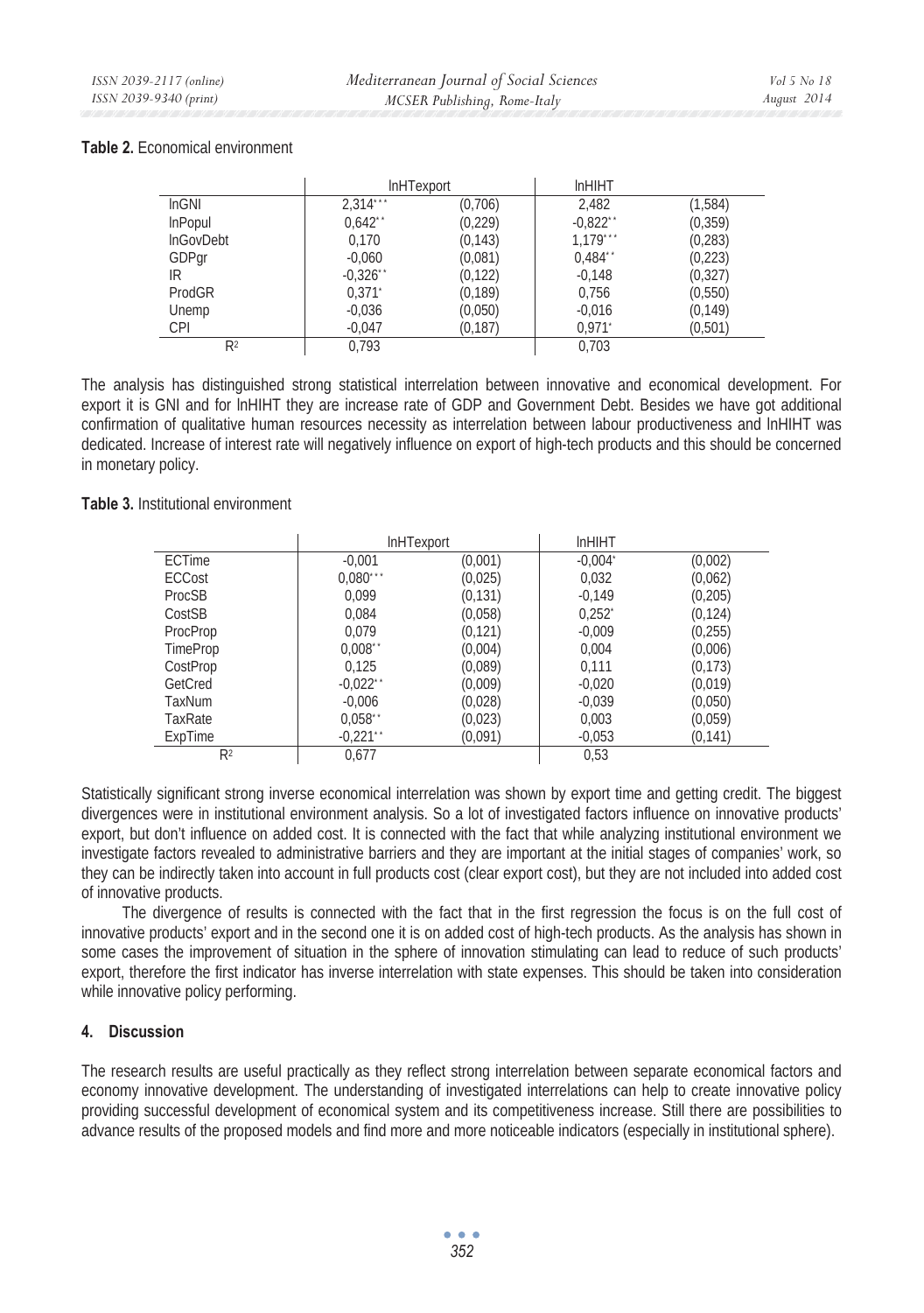# **5. Conclusion**

In our research we have investigated influence of various factors on innovative development of economic system. The performed econometric analysis allowed distinguishing economic environment factors influencing innovative sphere. The results of our analysis have shown that human resources have statistically significant influence (it is confirmed by positive interrelation between both related variables and such indicators as lnPopul, S&TEmp). Besides, there is a positive interrelation with patents quantity. This means that for economy competitiveness increasing it is necessary to stimulate human resources development as by improving own resources so as by attracting resources from the outside. The results of economic environment analysis has also confirmed the importance of such a criteria as human resources (there is strong interrelation with lnPopul indicator).

Next important factor influencing innovative productiveness is expenses for innovations. They are the main method of innovative activeness stimulating by state. In our models positive influence on innovative production is shown by business expenditure on innovations. While public expenditure on innovations criterion has negative interrelation with resulting argument (lnHTexport). It can be explained by the fact that state interruption reduces export incentive and innovative products stay in country. Thus it is necessary to create conditions for investment into elaboration, production and introduction of innovative product.

The analysis of real sector has proved our hypothesis that more developed economic environment influences positively on innovations. The most important characteristic are criteria connected with economic development and management conditions (GDPgr) influencing on possibility of resources getting (lnPopul, CPI, IR). It is important to stimulate firms' innovative activity, to create conditions for private investments. It is important to understand that all efforts in innovative activity developing must be provided by necessary mechanisms of innovations spread and exchange.

## **6. Acknowledgements**

This work was funded by the subsidy allocated to Kazan Federal University for the state assignment in the sphere of scientific activities.

# **References**

Doing Business (DB), 2010. World Bank. Full Report, pp. 231

- Fagerberg J. and M. Srholec, 2008. National innovation systems, capabilities and economic development. Research Policy 37, pp. 1417–1435
- Gorodnichenkoy Y. and M. Schnitzer, 2013. Financial constraints and innovation: Why poor countries don't catch up. Journal of the European Economic Association. European Economic Association. vol. 11(5), pp. 1115-1152
- Hecker D., 2005 High-technology employment: a NAICS-based update. Monthly Labor Review. July 2005 pp. 57-72
- High Technology Manufacturing (HTM), 2010. The New Zealand Sector Report. Ministry of Business, Innovation and Employment, pp.132

Hsu P., Tian X. and Y.Xua, 2013. Financial development and innovation: Cross-country evidence. Journal of Financial Economics (JFE). http://papers.ssrn.com/sol3/papers.cfm?abstract\_id=1745682 (Accessed on June 20, 2014)

Human Development Report (HDR) 2010. Published for the United Nations Development Programme (UNDP), pp.238

- Mahroum S. and Y.Aslaleh, 2012. Measuring Innovation Efficacy: An Operational Framework for Mapping and Measuring Innovation Capacity and Performance of Countries. Faculti&Research. Working Paper INSEAD, pp. 41
- Melnik, A. and A. Sadriev, 2013. Challenges and Opportunities for the Energy Clusters Formation. World Applied Sciences Journal. 27, pp.194-197
- Melnik A., Ermolaev K. and N. Antonova, 2014. Stages in formalizing energy conservation and efficiency management in industrial enterprises. Mediterranean Journal of Social Sciences 5 (12), pp. 173-176
- OECD Library. Statistics. http://www.oecd-ilibrary.org/statistics (Accessed on June 5, 2014)
- Sleuwaegen L. and P.Boiardi, 2014.Creativity and regional innovation: Evidence from EU regions. Research Policy. http://www.sciencedirect.com/science/article/pii/S0048733314000535 (Accessed on June 20, 2014)
- Technology and Industry Outlook, 2010. OECD Science. OECD Publishing, pp.293
- Thanh L. and T. Kam Ki, 2014. Impacts of academic R&D on high-tech manufacturing products: tentative evidence from supercomputer data Studies in Higher Education. http://dx.doi.org/10.1080/03075079.2013.865160 (Accessed on June 17, 2014)
- The World Bank. Database. http://data.worldbank.org/indicator (Accessed on June 5, 2014)